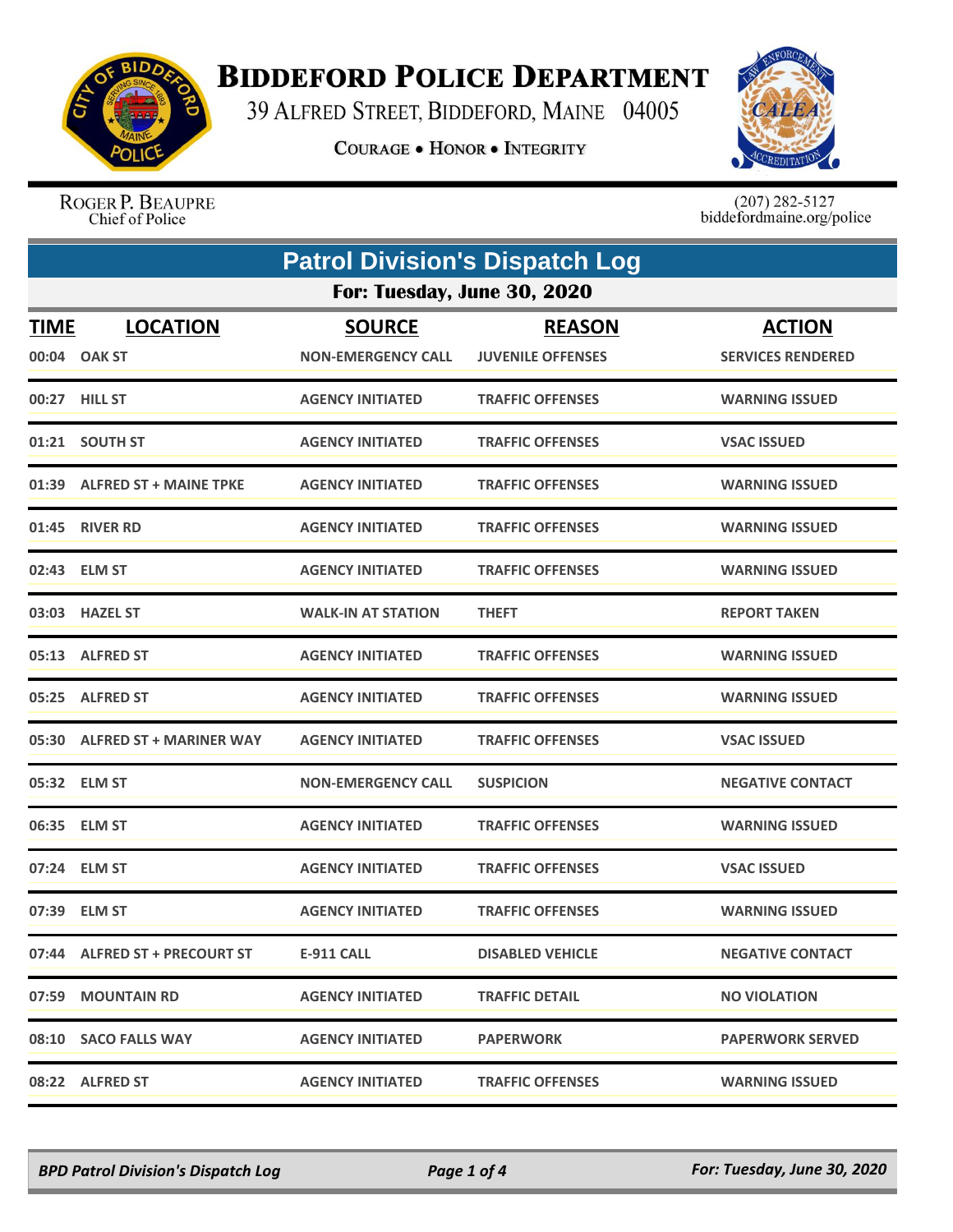| <b>TIME</b> | <b>LOCATION</b>                 | <b>SOURCE</b>             | <b>REASON</b>              | <b>ACTION</b>               |
|-------------|---------------------------------|---------------------------|----------------------------|-----------------------------|
|             | 08:34 SULLIVAN ST               | <b>AGENCY INITIATED</b>   | <b>PAPERWORK</b>           | <b>PAPERWORK NOT SERVED</b> |
|             | 08:46 NORTH PARK ST             | <b>AGENCY INITIATED</b>   | <b>PAPERWORK</b>           | <b>PAPERWORK NOT SERVED</b> |
| 08:47       | <b>MOUNTAIN RD</b>              | <b>AGENCY INITIATED</b>   | <b>TRAFFIC DETAIL</b>      | <b>NO VIOLATION</b>         |
|             | 08:50 PARKVIEW CT               | <b>E-911 CALL</b>         | <b>RECKLESS CONDUCT</b>    | <b>SERVICES RENDERED</b>    |
|             | 09:09 HILL ST                   | <b>NON-EMERGENCY CALL</b> | <b>HARASSMENT</b>          | <b>REPORT TAKEN</b>         |
|             | 09:14 ALFRED ST                 | <b>NON-EMERGENCY CALL</b> | <b>HARASSMENT</b>          | <b>SERVICES RENDERED</b>    |
|             | 09:21 MAIN ST                   | <b>NON-EMERGENCY CALL</b> | <b>ARTICLES LOST/FOUND</b> | <b>SERVICES RENDERED</b>    |
|             | 09:37 GOOCH ST                  | <b>E-911 CALL</b>         | 911 MISUSE                 | <b>SERVICES RENDERED</b>    |
|             | 09:42 ALFRED ST                 | <b>AGENCY INITIATED</b>   | <b>ALL OTHER</b>           | <b>SERVICES RENDERED</b>    |
| 09:48       | <b>MOUNTAIN RD</b>              | <b>AGENCY INITIATED</b>   | <b>TRAFFIC DETAIL</b>      | <b>NO VIOLATION</b>         |
|             | 10:02 WASHINGTON ST + ALFRED ST | <b>AGENCY INITIATED</b>   | <b>TRAFFIC OFFENSES</b>    | <b>VSAC ISSUED</b>          |
|             | 10:40 WEST ST                   | <b>NON-EMERGENCY CALL</b> | <b>PARKING COMPLAINT</b>   | <b>SERVICES RENDERED</b>    |
|             | 10:41 FOSS ST                   | <b>NON-EMERGENCY CALL</b> | <b>DOMESTIC COMPLAINTS</b> | <b>REPORT TAKEN</b>         |
|             | 10:57 HILL ST                   | <b>AGENCY INITIATED</b>   | <b>TRAFFIC OFFENSES</b>    | <b>WARNING ISSUED</b>       |
|             | 11:10 PRECOURT ST               | <b>AGENCY INITIATED</b>   | <b>TRAFFIC OFFENSES</b>    | <b>WARNING ISSUED</b>       |
|             | 11:14 PAPOOSE DR                | <b>NON-EMERGENCY CALL</b> | <b>CHECK WELFARE</b>       | <b>SERVICES RENDERED</b>    |
|             | 11:23 ELM ST                    | <b>AGENCY INITIATED</b>   | <b>TRAFFIC OFFENSES</b>    | <b>VSAC ISSUED</b>          |
|             | 11:38 ALFRED ST + BOULDER WAY   | <b>WALK-IN AT STATION</b> | <b>ARTICLES LOST/FOUND</b> | <b>SERVICES RENDERED</b>    |
|             | 11:45 MT PLEASANT ST            | <b>NON-EMERGENCY CALL</b> | <b>DOMESTIC COMPLAINTS</b> | <b>REPORT TAKEN</b>         |
|             | 11:47 PRECOURT ST               | <b>AGENCY INITIATED</b>   | <b>TRAFFIC OFFENSES</b>    | <b>VSAC ISSUED</b>          |
|             | 12:04 ALFRED ST                 | <b>AGENCY INITIATED</b>   | <b>TRAFFIC OFFENSES</b>    | <b>VSAC ISSUED</b>          |
|             | 12:16 POMERLEAU ST              | <b>NON-EMERGENCY CALL</b> | <b>CRIMINAL MISCHIEF</b>   | <b>REPORT TAKEN</b>         |
|             | 12:22 WELLSPRING RD             | <b>AGENCY INITIATED</b>   | <b>TRAFFIC OFFENSES</b>    | <b>VSAC ISSUED</b>          |
|             | 12:26 BOND ST                   | E-911 CALL                | 911 MISUSE                 | <b>WARNING ISSUED</b>       |
|             | 12:31 PARKVIEW CT               | <b>WALK-IN AT STATION</b> | <b>PAPERWORK</b>           | <b>PAPERWORK SERVED</b>     |

*BPD Patrol Division's Dispatch Log Page 2 of 4 For: Tuesday, June 30, 2020*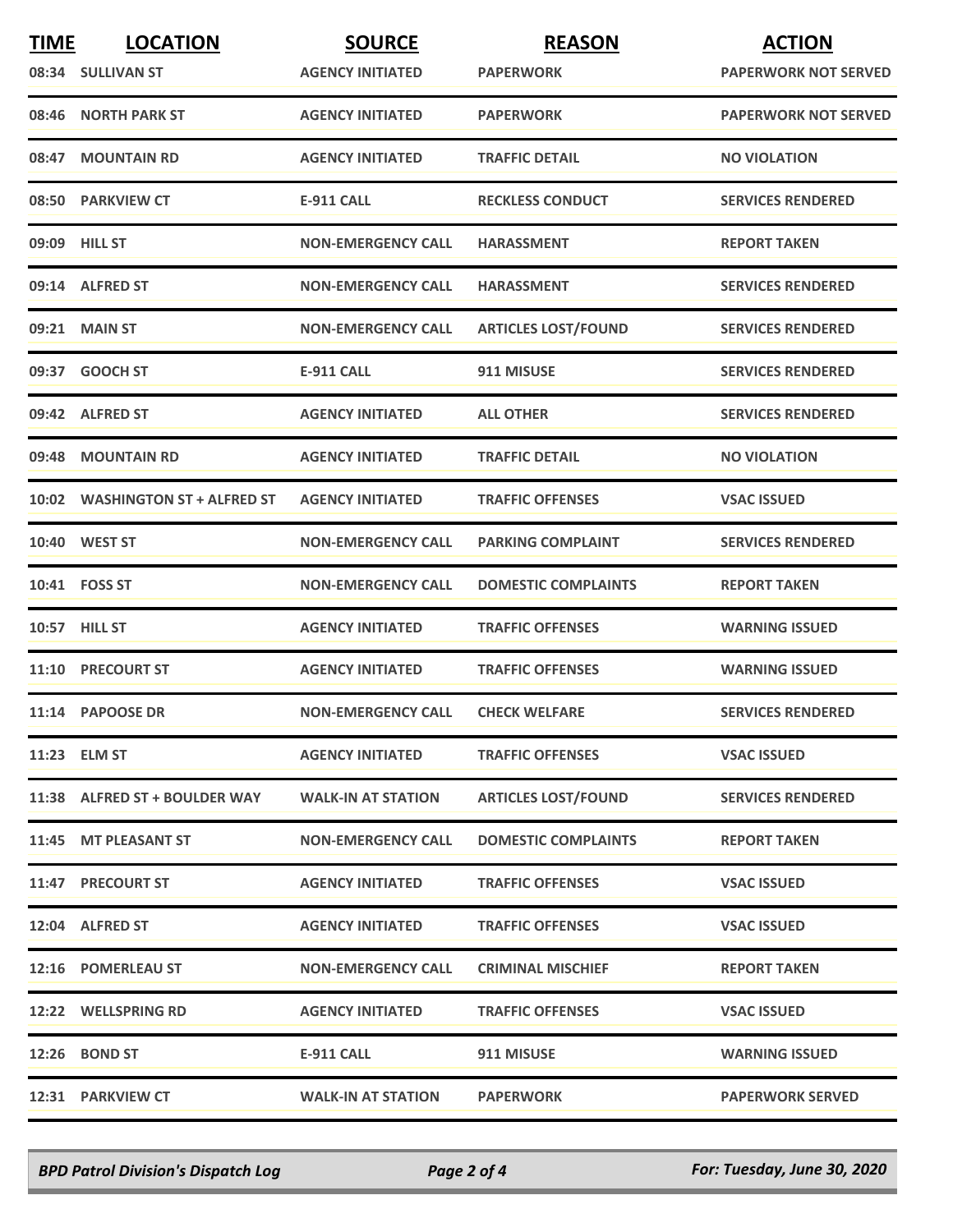| <b>TIME</b> | <b>LOCATION</b><br>13:41 HILL ST | <b>SOURCE</b><br><b>AGENCY INITIATED</b> | <b>REASON</b><br><b>TRAFFIC OFFENSES</b> | <b>ACTION</b><br><b>WARNING ISSUED</b> |
|-------------|----------------------------------|------------------------------------------|------------------------------------------|----------------------------------------|
|             |                                  |                                          |                                          |                                        |
|             | 13:43 ALFRED ST                  | <b>NON-EMERGENCY CALL</b>                | <b>ARTICLES LOST/FOUND</b>               | <b>SERVICES RENDERED</b>               |
|             | 14:15 POOL ST                    | <b>WALK-IN AT STATION</b>                | <b>SCAM</b>                              | <b>REPORT TAKEN</b>                    |
|             | 14:34 MAIN ST                    | <b>RADIO</b>                             | <b>CHECK WELFARE</b>                     | <b>SERVICES RENDERED</b>               |
|             | 15:00 ALFRED ST                  | <b>NON-EMERGENCY CALL</b>                | <b>RADIO PROBLEM</b>                     | <b>DISPATCH HANDLED</b>                |
|             | 15:08 ALFRED ST                  | <b>WALK-IN AT STATION</b>                | <b>PROTECTION FROM HARASMENT</b>         | <b>SERVICES RENDERED</b>               |
|             | 15:35 FOREST ST                  | <b>NON-EMERGENCY CALL</b>                | <b>THEFT</b>                             | <b>REPORT TAKEN</b>                    |
|             | 15:40 ALFRED ST                  | <b>NON-EMERGENCY CALL</b>                | <b>ARTICLES LOST/FOUND</b>               | <b>REPORT TAKEN</b>                    |
|             | 15:45 TIMBER ISLE                | <b>E-911 CALL</b>                        | 911 MISUSE                               | <b>DISPATCH HANDLED</b>                |
|             | 16:30 POOL ST                    | <b>E-911 CALL</b>                        | <b>SCAM</b>                              | <b>SERVICES RENDERED</b>               |
|             | 16:54 ELM ST                     | <b>E-911 CALL</b>                        | 911 MISUSE                               | <b>CALL TRANSFERRED</b>                |
|             | 17:13 SACO FALLS WAY             | <b>NON-EMERGENCY CALL</b>                | <b>HARASSMENT</b>                        | <b>SERVICES RENDERED</b>               |
|             | 17:20 ELM ST + PRECOURT ST       | <b>E-911 CALL</b>                        | <b>VEHICLE FIRE</b>                      | <b>NO ACTION REQUIRED</b>              |
|             | 17:21 MCKENNEY DR                | <b>E-911 CALL</b>                        | 911 MISUSE                               | <b>DISPATCH HANDLED</b>                |
|             | 17:39 ELM ST                     | <b>NON-EMERGENCY CALL</b>                | <b>HARASSMENT</b>                        | <b>UNFOUNDED</b>                       |
|             | 18:05 ELM ST                     | <b>NON-EMERGENCY CALL</b>                | <b>SUSPICION</b>                         | <b>SERVICES RENDERED</b>               |
|             | 18:13 MAIN ST                    | <b>NON-EMERGENCY CALL</b>                | <b>ALL OTHER</b>                         | <b>SERVICES RENDERED</b>               |
|             | 18:16 WEST CUTTS ST              | <b>NON-EMERGENCY CALL</b>                | <b>DISTURBANCE / NOISE</b>               | <b>SERVICES RENDERED</b>               |
|             | 18:18 PRECOURT ST + ELM ST       | <b>AGENCY INITIATED</b>                  | <b>DISABLED VEHICLE</b>                  | <b>SERVICES RENDERED</b>               |
|             | 18:21 STATE ST                   | <b>WALK-IN AT STATION</b>                | <b>ARTICLES LOST/FOUND</b>               | <b>SERVICES RENDERED</b>               |
|             | 18:42 SHOPS WAY                  | <b>E-911 CALL</b>                        | 911 MISUSE                               | <b>SERVICES RENDERED</b>               |
|             | 19:15    FOSS ST                 | <b>AGENCY INITIATED</b>                  | <b>SUSPICION</b>                         | <b>SERVICES RENDERED</b>               |
|             | 19:31 POOL ST                    | <b>NON-EMERGENCY CALL</b>                | <b>SCAM</b>                              | <b>REPORT TAKEN</b>                    |
|             | 20:04 OAK PL                     | <b>NON-EMERGENCY CALL</b>                | <b>CHECK WELFARE</b>                     | <b>NO ACTION REQUIRED</b>              |
|             | 20:44 CLEAVES ST                 | <b>NON-EMERGENCY CALL</b>                | <b>CHECK WELFARE</b>                     | <b>NEGATIVE CONTACT</b>                |

*BPD Patrol Division's Dispatch Log Page 3 of 4 For: Tuesday, June 30, 2020*